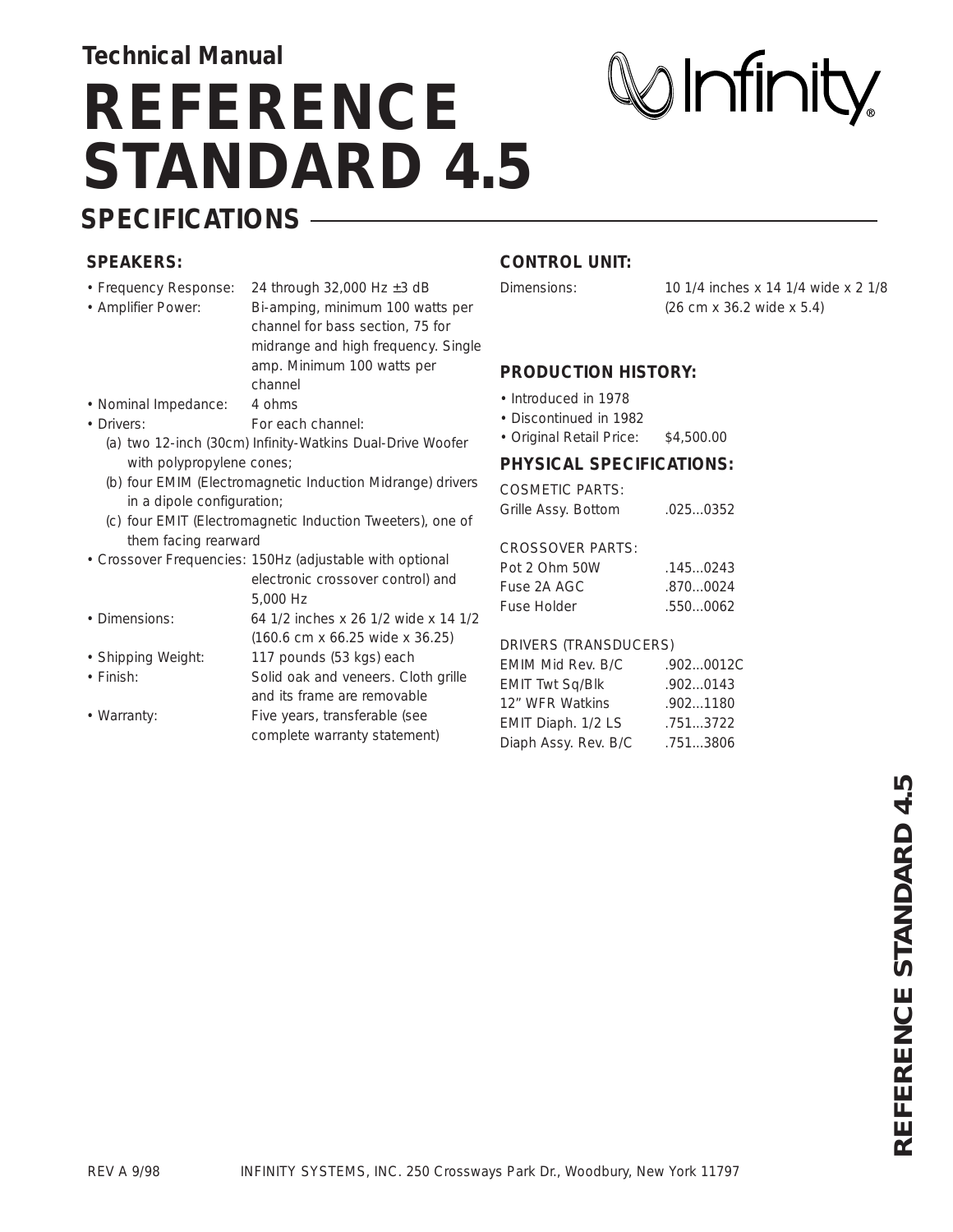**Technical Manual**

# **REFERENCE STANDARD 4.5**

 $\oslash$  Infinity.

## **TECHNICAL SPECIFICATIONS**